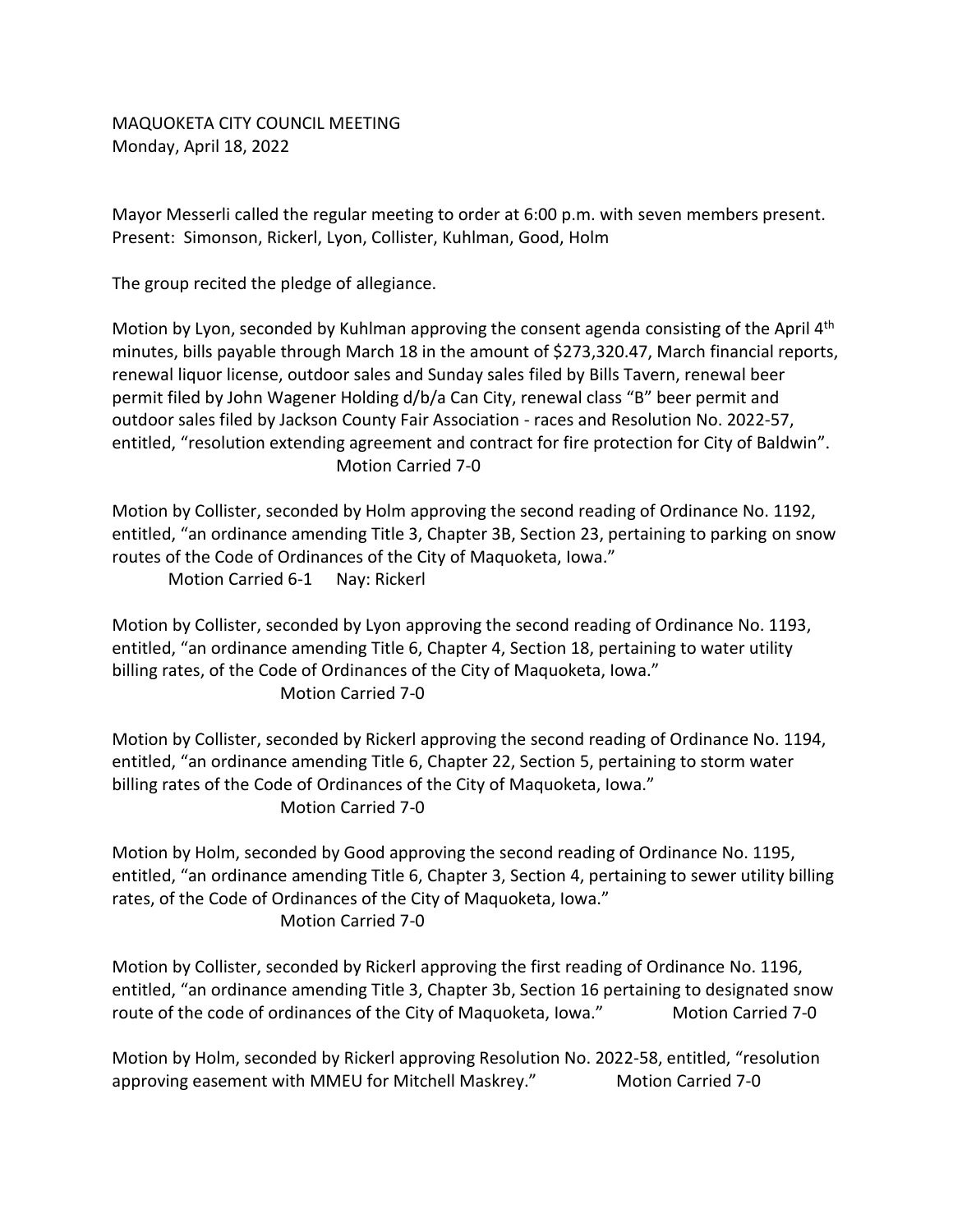Motion by Collister, seconded by Simonson approving Resolution No. 2022-59, entitled, "Resolution approving Platt Street Project change order #9 in the amount of \$82,399.94." Motion Carried 7-0

Boldt reported that the change order included enhanced camera systems. He wanted the Council to know that the total project cost has increased \$446,000 so far but it will not touch the General Fund or Road Use Tax. All future project changes will be presented to Council for approval prior to moving forward.

Motion by Collister, seconded by Holm approving Resolution No. 2022-60, entitled, "Resolution approving Platt Street Project change order #10 in the amount of \$106,343.48." Motion Carried 7-0

Boldt reported that this change order is a result of a 2021 year end audit for materials and quantities.

Collister questioned how many more surprises there would be for this side of the project.

Andy Goedken of Origin Design replied there should not be many surprises because the east side is total reconstruction. He stated the \$446,000 overage is 4.1% of the budget.

Boldt reminded Council that the City is not in a bad spot when looking at the inflation cost of materials.

Goedken reported that the bid is locked in.

Ellenz reported that two of the larger change orders for flaggers and pipe size included the east side of the project.

Motion by Collister, seconded by Holm to authorize payment to Tschiggfrie Excavating in the amount of \$96,374.22 for the Platt Street Project. Motion Carried 7-0

Motion by Lyon, seconded by Collister approving Resolution No. 2022-61, entitled, "resolution authorizing a Downtown Incentives Grant to Infinity Satellites LLC in a maximum amount of \$15,000. Motion Carried 7-0

City Manager Boldt reported that the cameras and the recording for the Council meeting did work and a video would be uploaded to YouTube.

Motion by Collister, seconded by Lyon adjourning at 6:23 p.m. All Ayes

Tom Messerli, Mayor

\_\_\_\_\_\_\_\_\_\_\_\_\_\_\_\_\_\_\_\_\_\_\_\_\_\_\_\_\_